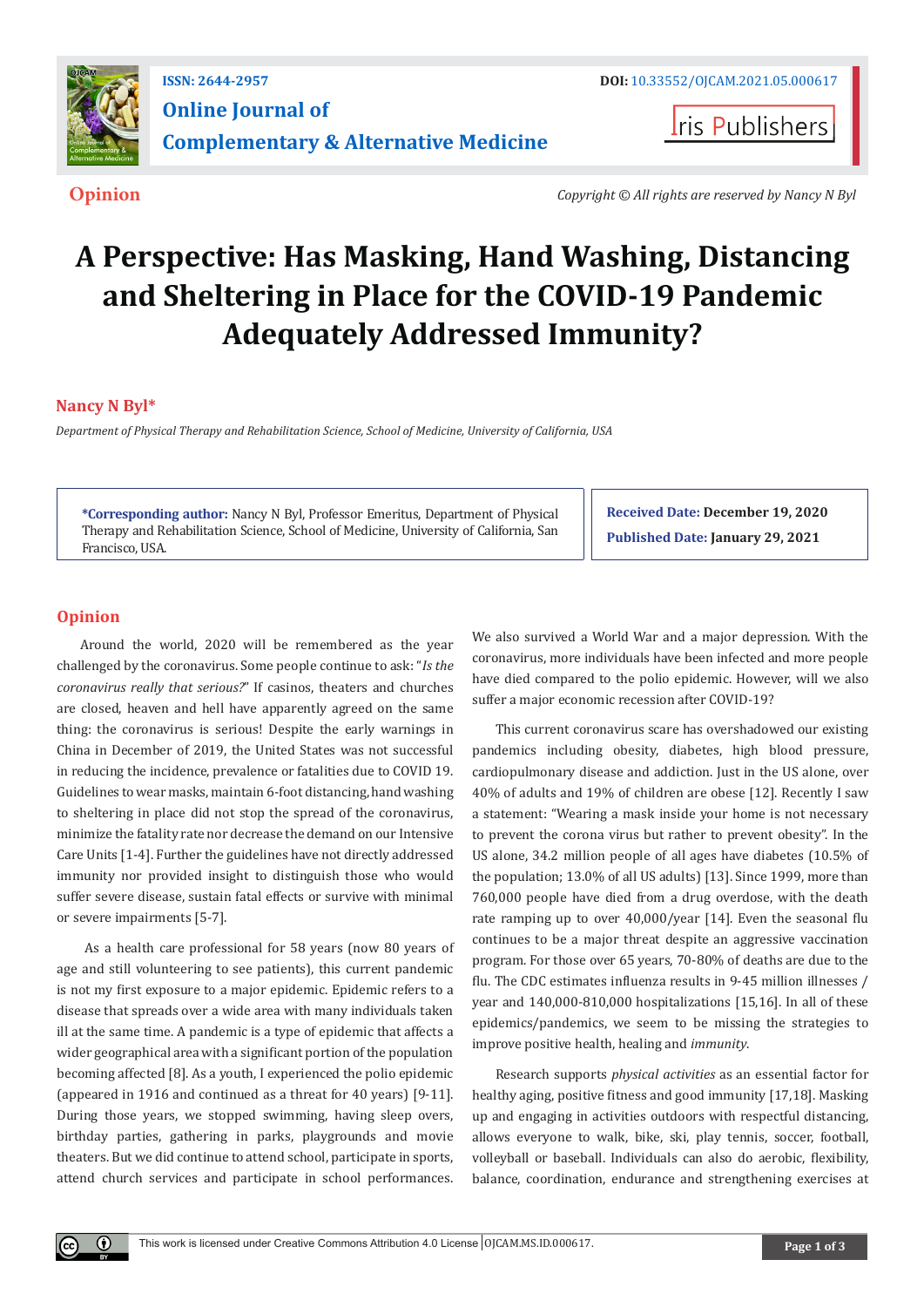home, in the gym or in the community. Where possible, integrating dual tasking and learning during physical exercise can further strengthen the immune system and facilitate the upregulation of dopamine and endorphins to promote a sense of well-being. Replacing sitting with squatting can enable older individuals and those with impairments to be prepared to get up off the floor if they fall.

To maximize immunity and the potential for healing, one needs to maintain *good oxygen delivery* [19-22]. This requires adequate hydration, diaphragmatic breathing and strengthening inspiration and expiration. Improved breathing enhances pulmonary health, posture, coordination and endurance [23-26]. *Muscle strengthening* exercises can further counter fatigue, enhance energy and facilitate immunity. Innovative techniques like blood flow restriction ((BFRputting a strap on the extremity during strengthening) [27-28] or remote ischemic limb conditioning (RLIC- doing intermittent blood flow restriction with a blood pressure cuff) [29-31] can enhance strength and endurance as well as improve blood flow and healing. These techniques can be achieved without going to the gym or having supervised therapy.

*Good nutrition and a healthy gut* are critical to strong immunity [32-37]. A balanced diet including fruits, vegetables, and proteins is recommended. Ideally one should include essential nutrients to strengthen immunity through a healthy daily diet, but some individuals may require adding pro biotics, vitamins (e.g. B6, C, D, and K2) along with supplements of Turmeric and calcium [37]. If individuals cannot afford healthy nutrition, it is critical to reach out to community organizations to help. For those on a variety of prescription drugs, the primary physicians should be contacted to assure the supplements are from a quality company and do not interfere with prescribed medications.

*Living in a safe environment, getting a good night of sleep and maintaining a healthy brain* are critical to positive health and immunity. Laughing, engaging in rich historical or political discussions with household partners/friends and engaging in learning activities are critical to brain health. Adding enriched activities like brain training exercises [38,39]. Lateral thinking puzzles, cross word puzzles, scrabble, dominoes, assembling puzzles/model and playing problem solving challenging games [40] can facilitate alertness and potentially ward off dementia secondary to aging, isolation and stress. *Integrating stress* management and relaxation strategies also can help maintain a healthy brain and improve sleep and alertness.

Zoom, google and facetime meetings try to create belongingness, communication and social engagement with relatives and friends. Virtual meetings try to create meaningful environments for decision-making, interpersonal communication, problem solving and learning. However, these engagements fall short of replacing hugging, laughing, debating, playing sports, dining out or sharing a cup of coffee with friends and family. *Loneliness, insecurity, stress, decreased self- esteem, reduced self-worth, unemployment as well as depression* have negative effects on immunity.

In summary, vaccination programs for the coronavirus have been instituted. However, a vaccination program alone is insufficient to control the current or future pandemics. We must develop guidelines to maximize *immunity* by managing the effects of climate change on our environment while promoting physical activities, healthy eating, good oxygen delivery, stress management and brain enrichment of individuals across the US and the world. We must sharpen our public health game to facilitate positive health, strong immunity, physical independence and quality of life across age as well as socioeconomic, cultural and gender diversity.

### **Acknowledgement**

None.

#### **Conflict of Interest**

Author declares no conflict interest.

#### **References**

- 1. [Kandemirli SG, Dogan L, Sarikaya ZT, Kara S, Akinci C, et al. \(2020\) Brain](https://pubmed.ncbi.nlm.nih.gov/32384020/) [MRI Findings in Patients in the Intensive Care Unit with COVID-19](https://pubmed.ncbi.nlm.nih.gov/32384020/) [Infection. Radiology 297\(1\): E232-E235.](https://pubmed.ncbi.nlm.nih.gov/32384020/)
- 2. [Mao L, Jin H, Wang M, Hu Y, Chen S, et al. \(2020\) Neurologic Manifestations](https://pubmed.ncbi.nlm.nih.gov/32275288/) [of Hospitalized Patients With Coronavirus Disease 2019 in Wuhan,](https://pubmed.ncbi.nlm.nih.gov/32275288/) [China. JAMA Neurol 77\(6\): 683-690.](https://pubmed.ncbi.nlm.nih.gov/32275288/)
- 3. [Mahammedi A, Saba L, Vagal A, Leali M, Ross A, et al. \(2020\) Imaging](https://pubmed.ncbi.nlm.nih.gov/32437313/) [in Neurological Disease of Hospitalized COVID-19 Patients: An Italian](https://pubmed.ncbi.nlm.nih.gov/32437313/) [Multicenter Retrospective Observational Study. Radiology 297\(2\):](https://pubmed.ncbi.nlm.nih.gov/32437313/) [E270-E273.](https://pubmed.ncbi.nlm.nih.gov/32437313/)
- 4. [Sheehy LM \(2020\) Considerations for Postacute Rehabilitation for](https://pubmed.ncbi.nlm.nih.gov/32369030/) [Survivors of COVID-19. JMIR Public Health ad Surveil 6\(2\): e19462.](https://pubmed.ncbi.nlm.nih.gov/32369030/)
- 5. [Field-Fote E \(2020\) Lessons from COVID-19 on the Stepwise](https://pubmed.ncbi.nlm.nih.gov/32427640/) [Development of Interventions. J Neurol Phys Ther 44\(3\): 177-178.](https://pubmed.ncbi.nlm.nih.gov/32427640/)
- 6. [Bleicher A, Conrad K \(2020\) We Thought it Was Just a Respiratory Virus:](https://www.ucsf.edu/magazine/covid-body) [We Were Wrong. UCSF Magazine: 13-19.](https://www.ucsf.edu/magazine/covid-body)
- 7. Oaklander M (2020) How the pandemic is changing the way we Sleep. Time 17(24): 87-91.
- 8. Pandemic vs Epidemic. Merriam Webster.
- 9. [Bond A \(2020\) We must learn from our Past. UCSF Magazine: 26-33.](https://www.ucsf.edu/magazine/covid-past-pandemics)
- 10. [Kurlander C \(2020\) The deadly polio epidemic and why it matters for](https://news.yahoo.com/deadly-polio-epidemic-why-matters-122730886.html) [coronavirus. Yahoo News.](https://news.yahoo.com/deadly-polio-epidemic-why-matters-122730886.html)
- 11. [Tucker JA \(2020\) No Lockdowns: The Terrifying Polio Pandemic of](https://www.aier.org/article/no-lockdowns-the-terrifying-polio-pandemic-of-1949-52/) [1949-1952. American Institute for Economic Research.](https://www.aier.org/article/no-lockdowns-the-terrifying-polio-pandemic-of-1949-52/)
- 12. [Obesity.](https://www.niddk.nih.gov/about-niddk/research-areas/obesity)
- 13. [\(2020\) National Diabetes Statistics Report. Estimates of Diabetes and Its](https://www.cdc.gov/diabetes/pdfs/data/statistics/national-diabetes-statistics-report.pdf) [burden in the United States.](https://www.cdc.gov/diabetes/pdfs/data/statistics/national-diabetes-statistics-report.pdf)
- 14. [What Is the Opioid Epidemic. Addiction Center.](https://www.addictioncenter.com/opiates/opioid-epidemic/)
- 15. [\(2021\) Weekly U.S. Influenza Surveillance Report. Centers for Disease](https://www.cdc.gov/flu/weekly/index.htm) [Control and Prevention.](https://www.cdc.gov/flu/weekly/index.htm)
- 16. A Guide to Seasonal Flu for Seniors. Aging.com.
- 17. [Exercise Examples and Videos. Nutrition.gov. U.S. Department of](https://www.nutrition.gov/topics/exercise-and-fitness/exercise-examples-and-videos) [Agriculture.](https://www.nutrition.gov/topics/exercise-and-fitness/exercise-examples-and-videos)